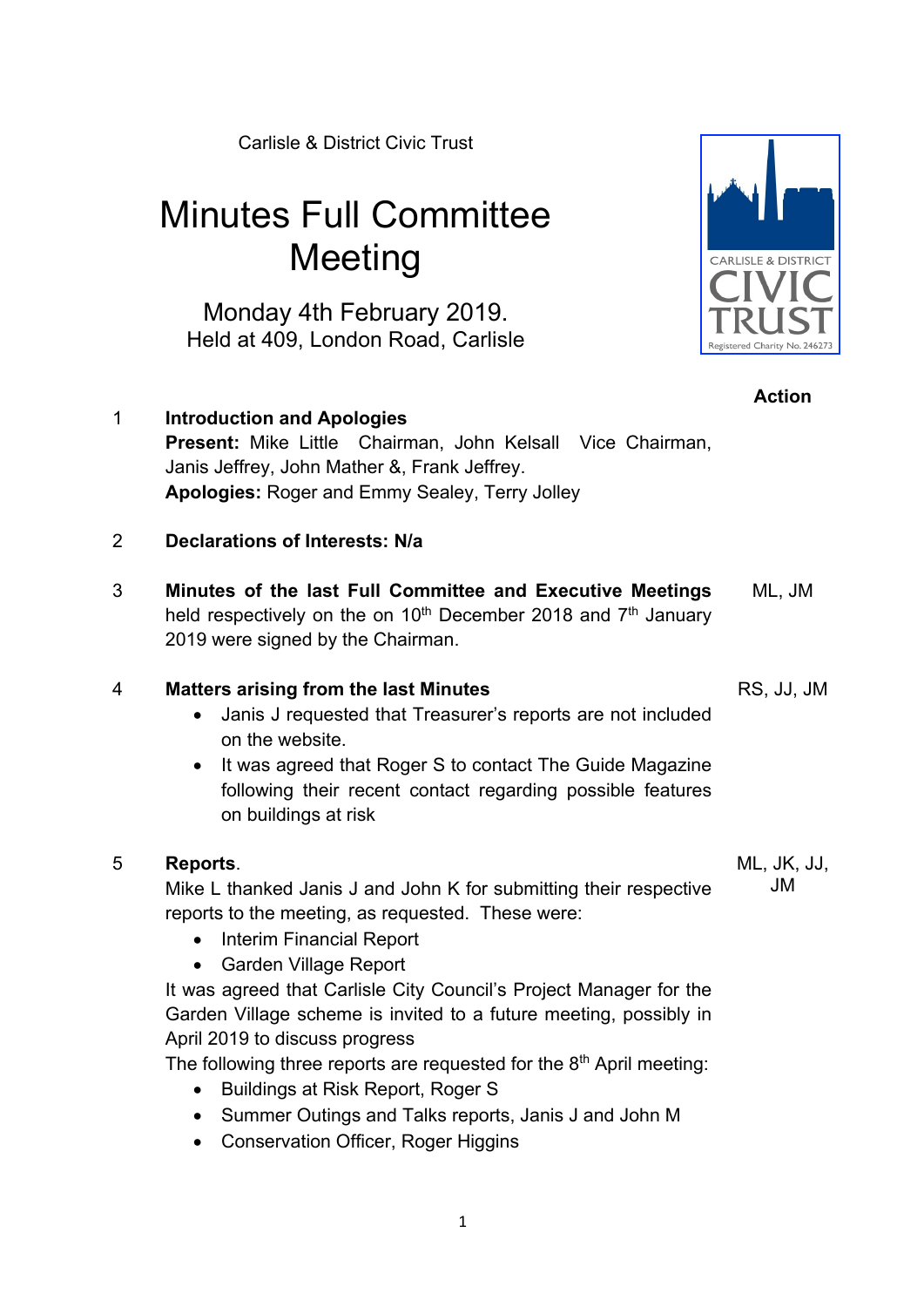## 6 **Project update** JM, JK

#### **Website**

It was agreed that the Trust's website include links with relevant outside stakeholders. This to include the Flood Action Group website as flooding affects the economic sustainability of Carlisle and district. John K to send the appropriate link.

## **Commemorative Heritage Plaques**

It was agreed that the Trust needs to collect information that is both accurate and concise for each plaque. There is particular concern over the apparent number of "lost" plaques.

## 7 **Heritage/planning/conservation issues Central Plaza Update**

John M to send a letter to News and Star regarding Prince Charles' response to the Trust's letter re building

## **Blue Plaques**

John M has thanked the John Laing Charitable Trust regarding their request to sponsor Frederick Walker's applicant for a blue plaque to commemorate John William Laing.

It was agreed that:

- John M to send to everyone the original request from Frederick Walker explaining his rationale for providing the above blue plaque.
- He will also clarify with the John Laing Charitable Trust and Frederick Walker the location of fixing of plaque, the proposed date of fixing of plaque and list of attendees.
- He will also reply to Ray Greenhow, regarding his response to his unsuccessful application for a blue plaque for PC John Kent.
- Terry J will forward everyone a schedule describing the steps required to progress the design of a blue plaque.

## 8 **Summer Outings and Evening Talks Summer Outings**

Janis J has suggested that the following outings be considered:

- Lanercost Abbey with Birdoswald Roman Fort
- Carlisle James Street's Turkish Health Suite
- Holker Hall

## **Evening talks**

It was agreed that the following people could be possibly contacted with a view for providing suitable talks for future evening events:

JM, TJ